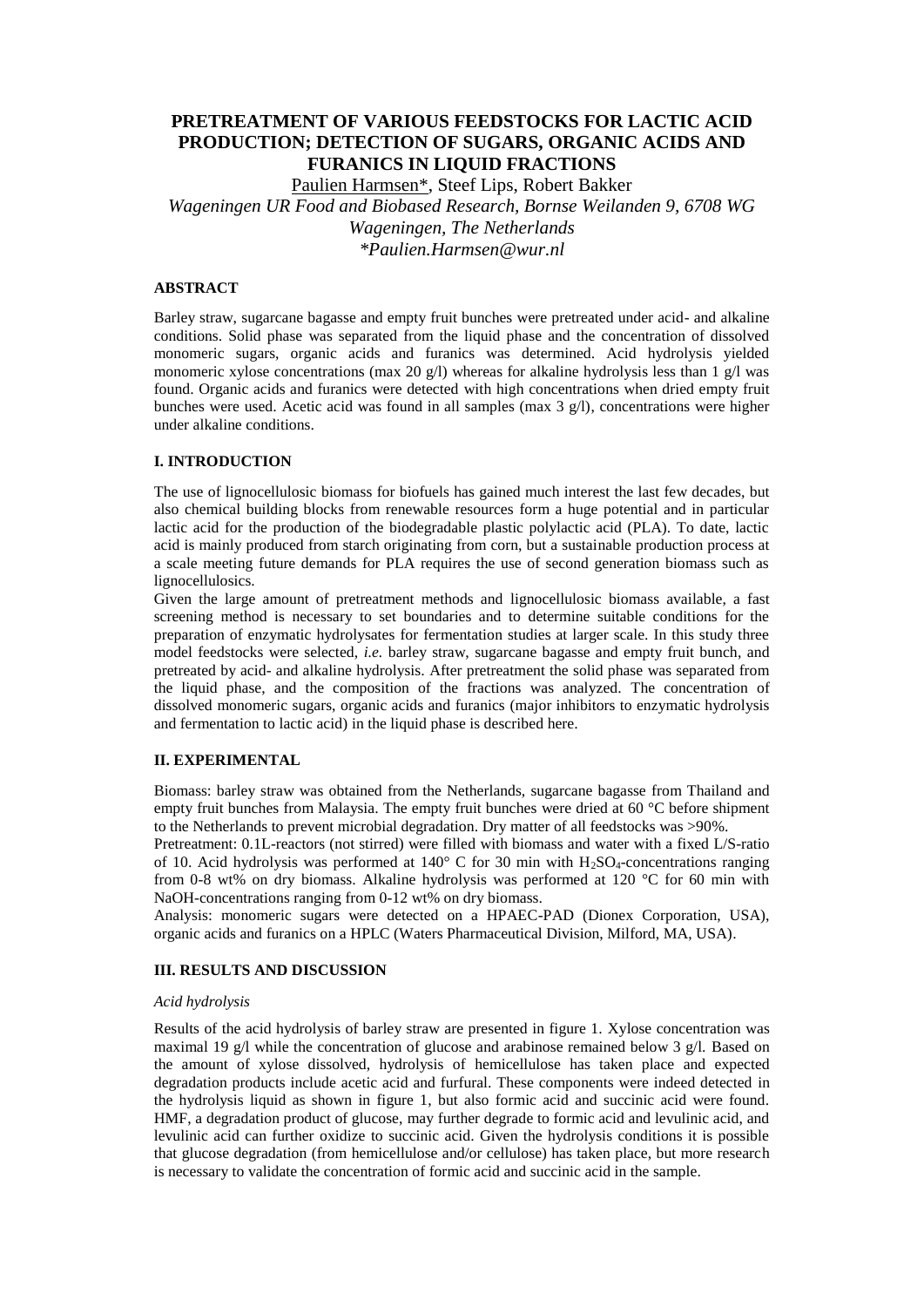

Figure 1. Acid hydrolysis of barley straw. Concentration (g/l) of monomeric sugars (left) and organic acids/furanics (right) in the liquid phase. Rhamnose, galactose or mannose was  $\langle 1 \text{ g/l};$ lactic acid and levulinic acid were not detected, 5-HMF was < 0.1 g/l.

For sugarcane bagasse the results are given in figure 2. The amount of dissolved sugars is comparable to barley straw with a slightly lower xylose concentration. The amount of acetic acid formed is lower (approximately 1 g/l) and the amount of furfural is comparable; no succinic acid was detected.





Acid hydrolysis of the dried empty fruit bunches resulted in a liquid with a very low xylose content (figure 3); only above 6 wt%  $H_2SO_4$  the xylose concentration was more than 5 g/l. Probably sugar degradation had taken place and this was also confirmed by the amount of organic acids detected. High concentrations of formic acid, acetic acid and succinic acid were found; levulinic acid was also present in the liquid but the concentration decreased with increasing  $H_2SO_4$ content or increasing severity of the pretreatment. It is possible that levulinic acid is further oxidized to succinic acid. There is reason to believe that the drying process of the empty fruit bunches prior to the pretreatment was too severe and caused (partial) burning or degradation. Given the high dry matter content of >90% and the dark brown, black color of the bunches this is most likely; fresh bunches normally contain a lot of water (>70%).

Of the acid pretreatments the combined severity factor R'0 [\(Chum, Johnson](#page-3-0) *et al.* 1990) was calculated. This factor involves the reaction temperature T  $(^{\circ}C)$ , reaction time t (min) and pH (to include catalytic effects of applied or released acids) and is described by the following formula:

$$
R'_{0} = [H^{+}]R_{0} = (10^{-pH}) \left( t * e^{\frac{T - 100}{14.75}} \right)
$$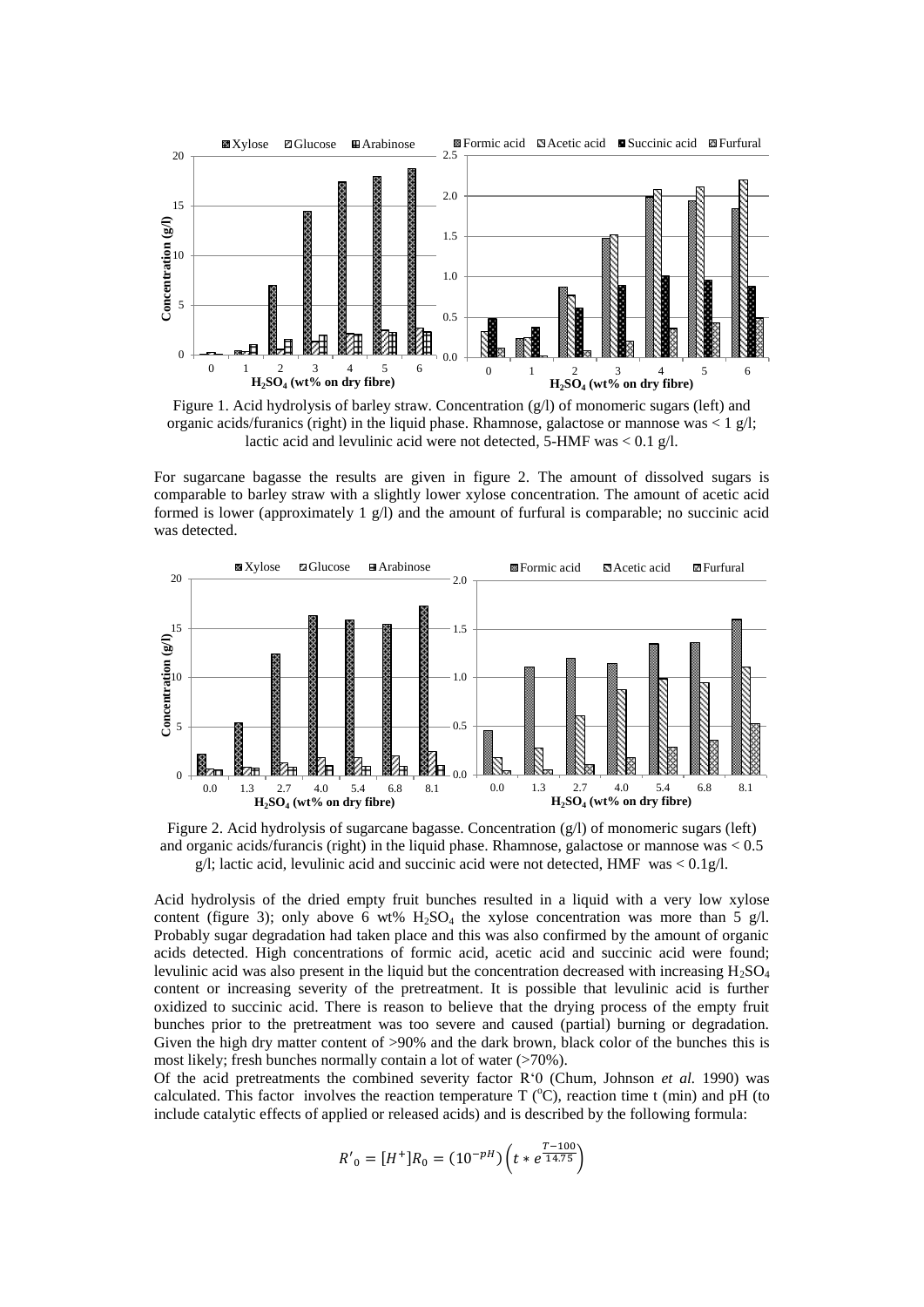

Figure 3. Acid hydrolysis of empty fruit bunches. Concentration (g/l) of monomeric sugars (left) and organic acids/furancis (right) in the liquid phase. Rhamnose, galactose or mannose was < 0.5 g/l; lactic acid, furfural or HMF was  $< 0.2$  g/l.

Figure 4 illustrates the relation of the total sugar content in the liquid phase with the severity of the acid pretreatment. From this figure can be seen that the amount of sugars from the dried empty fruit bunches is lower at the same severity factor compared to barley straw or sugarcane bagasse. Furthermore it is clear that the severity factor should be above 0 to for the pretreatment to have some impact on the feedstock.



 $\triangle$ Barley straw Sugarcane bagasse  $\triangle$  Empty Fruit Bunch

Figure 4. Total sugar concentration  $(g/l)$  as function of the combined severity factor R'0 for acidhydrolyzed barley straw, sugarcane bagasse and empty fruit bunch.

#### *Alkaline hydrolysis*

For alkaline hydrolysis of barley straw the concentration of dissolved monomeric sugars is almost zero (<0.2 g/l), for sugarcane bagasse it is slightly higher (<2 g/l). It is known that for alkaline hydrolysis the main mode of action is dissolution of lignin, and to a lesser extent hydrolysis of hemicellulose to monomeric sugars. However, it is worthwhile investigating the content of oligomeric sugars as previous work showed that released sugars are mainly present as oligomers.

The concentration of organic acids in alkaline pretreatment liquids for barley straw and sugarcane bagasse are presented in figure 5. Typical acid-catalyzed sugar degradation products like 5-HMF and furfural were not detected, and also levulinic acid was not found. The formic acid concentration was lower compared to acid hydrolysis but the acetic acid concentration was comparable or even higher. This illustrates that deacetylation of hemicellulose yielding acetic acid is best catalyzed under alkaline conditions.

Alkaline hydrolysis of dried empty fruit bunches (figure 6) showed different results regarding the formation of organic acids, whereas the concentrations of monomeric sugars was comparable to barley straw and sugarcane bagasse  $(\leq 0.1 \text{ g/l})$ . For the organic acids high concentrations of levulinic acid (maximal 9 g/l) and succinic acid (maximal 3 g/l) were detected, indicating that the drying step prior to pretreatment caused degradation of the bunches.